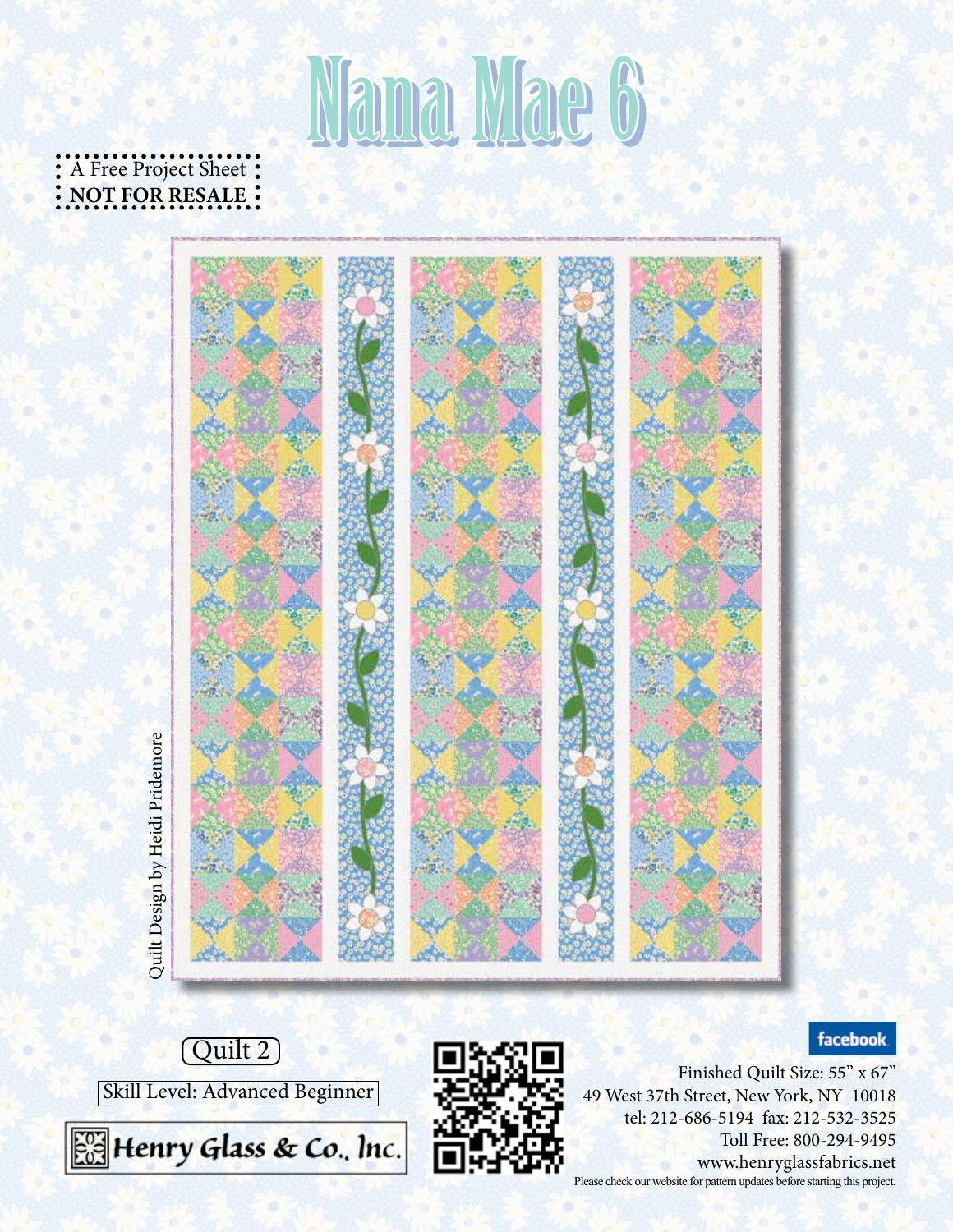## NANA MAE  $\mathbf{6}_{\overline{\mathsf{Quilt 2}}}$

Fabrics in the Collection







Medium Daisies Pink – 363-22



Musical Elephants  $Pink - 364 - 22$ 



Tiny Daisies Green – 365-66



Monotone Floral Aqua – 366-60



Geometric Pink – 368-22









Medium Daisies Peach – 363-33



Tiny Daisies Blue – 365-11



Monotone Floral Peach – 366-33



Monotone Floral Green – 366-66



Geometric Yellow – 368-44



1063-64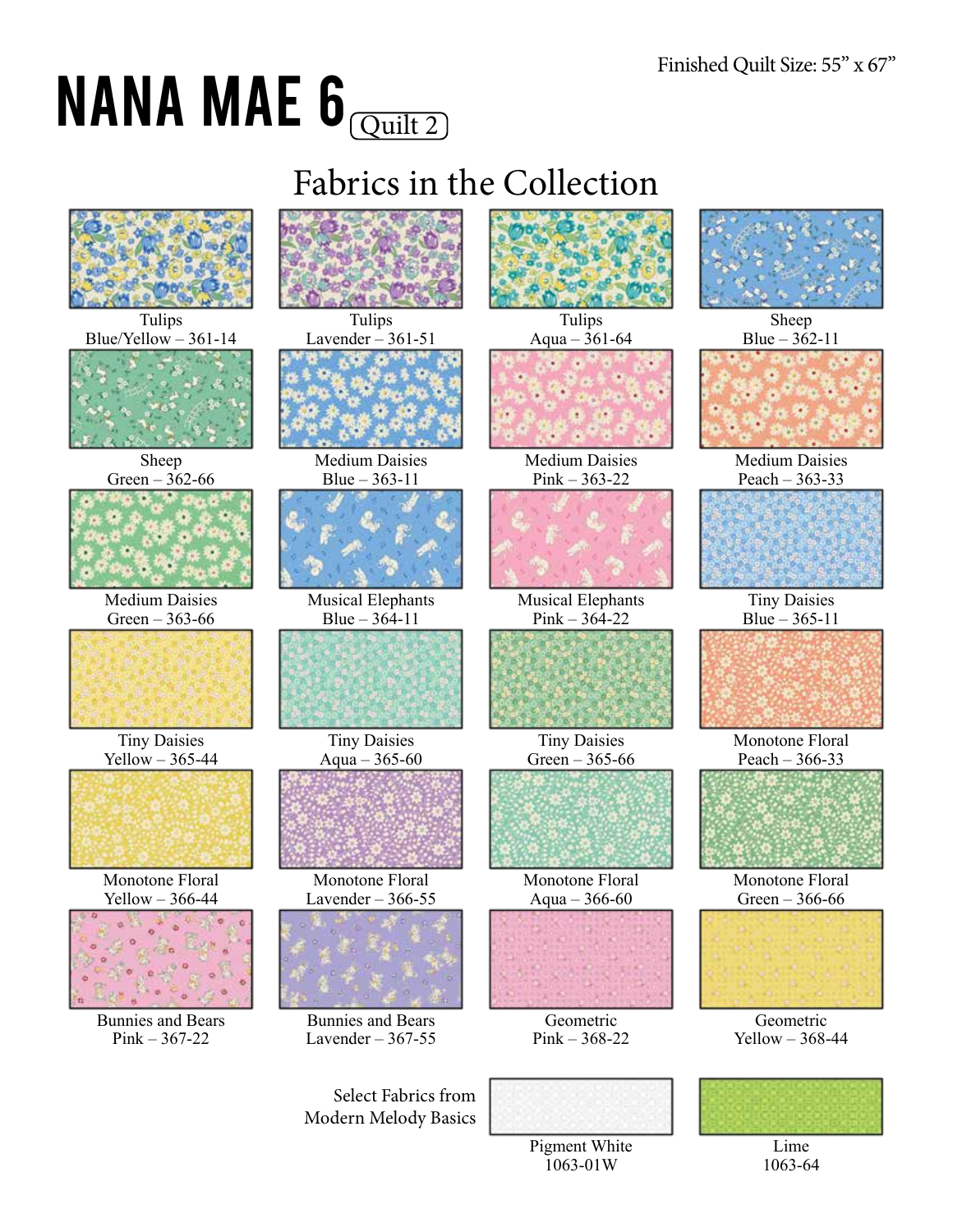### $NANA$   $MAE$   $\theta$   $\overline{O_{\text{uilt 2}}}$   $Page$  3

#### **Materials**

1 Fat ¼ Bundle Nana Mae 6 Fat Quarter Bundle (A) (24 Fat Quarters) FQ-439 1 ¼ yards Modern Melody Basics - Pigment White (B) 1063-01W  $\frac{3}{4}$  yard Medium Daisies - Blue (C) 363-11

 $\frac{3}{8}$  yard Modern Melody Basics - Lime (D) 1063-64<br> $\frac{5}{8}$  yard Monotone Floral - Lavender (E) 366-55\* Monotone Floral - Lavender (E)  $3\frac{1}{2}$  yards Tulips - Blue/Yellow (Backing) 361-14

\*Includes binding

### **Cutting Instructions**

*Please note: All strips are cut across the width of fabric (WOF) from selvage to selvage edge unless otherwise noted.*

#### **From the Nana Mae 6 Fat Quarter Bundle (A), cut:**

- From each of (5) Fat Quarters:
	- (6)  $5\frac{1}{4}$ " squares. Cut the squares across both diagonals to make a total of (120) to make a total of  $(120)$  5 ¼" triangles. See instructions to cut  $(2)$  1  $\frac{3}{4}$ " circles to make a total of  $(10)$  1  $\frac{3}{4}$ " circles.
- From each of the remaining (19) Fat Quarters:  $(6)$  5  $\frac{1}{4}$ " squares. Cut the squares across both diagonals to make a total of (456) 5  $\frac{1}{4}$ " triangles.

### **From the Modern Melody Basics - Pigment White (B), cut:**

- (10) 2" x WOF strips. Sew the strips together end to end with diagonal seams and cut (6)  $2^{\nu}$  x 64  $\frac{1}{2}$  strips.
- (3) 2" x WOF strips. Sew the strips together end to end with diagonal seams and cut (2)  $2$ " x 55  $\frac{1}{2}$ " strips.
- See instructions to cut (10) Flowers.

### **From the Medium Daisies - Blue (C), cut:**

• (4)  $5\frac{1}{2}$ " x WOF strips. Sew the strips together end to end with diagonal seams and cut (2)  $5\frac{1}{2}$ " x 64  $\frac{1}{2}$ " strips.

### **From the Modern Melody Basics - Lime (D), cut:**

- See instructions to cut (16) Leaves.
- See instructions to cut (8) Stems.

### **From the Monotone Floral - Lavender (E), cut:**

• (7)  $2\frac{1}{2}$ " x WOF strips for the binding.

#### **From the Tulips - Blue/Yellow (Backing), cut:**

• (2) 63" x WOF strips for the backing. Sew the strips together and trim to make the 63" x 75" back.

#### **Block Assembly**

#### *Note: Pay attention to the unit orientations when assembling the various components. Use a ¼" seam allowance with right sides together (RST) unless otherwise noted.*

1. Refer to Figure 1 and sew together (4)  $5\frac{1}{4}$ " Fabric A triangles to make  $(1)$  4 ½" Unit 1 square. Repeat to make (144) Unit 1 squares total.



2. Sew together (3) Unit 1 squares together to make Row One (Fig. 2). Repeat to make Row Two, Row Three and Row Four.

3. Sew together the (4) Rows from Step 2, lengthwise and in numerical order from top to bottom, to make  $12\frac{1}{2}$ " x  $16\frac{1}{2}$ " Block One rectangle (Fig. 2). Repeat to make (12) Block One rectangles total.



4. Following the manufacturer's instructions, trace the listed number of each template onto the paper side of the fusible web. Roughly cut out each template about 1/8" outside the drawn lines.

5. Press each template onto the wrong side of the fabrics as listed on the templates. Cut out each template on the drawn lines.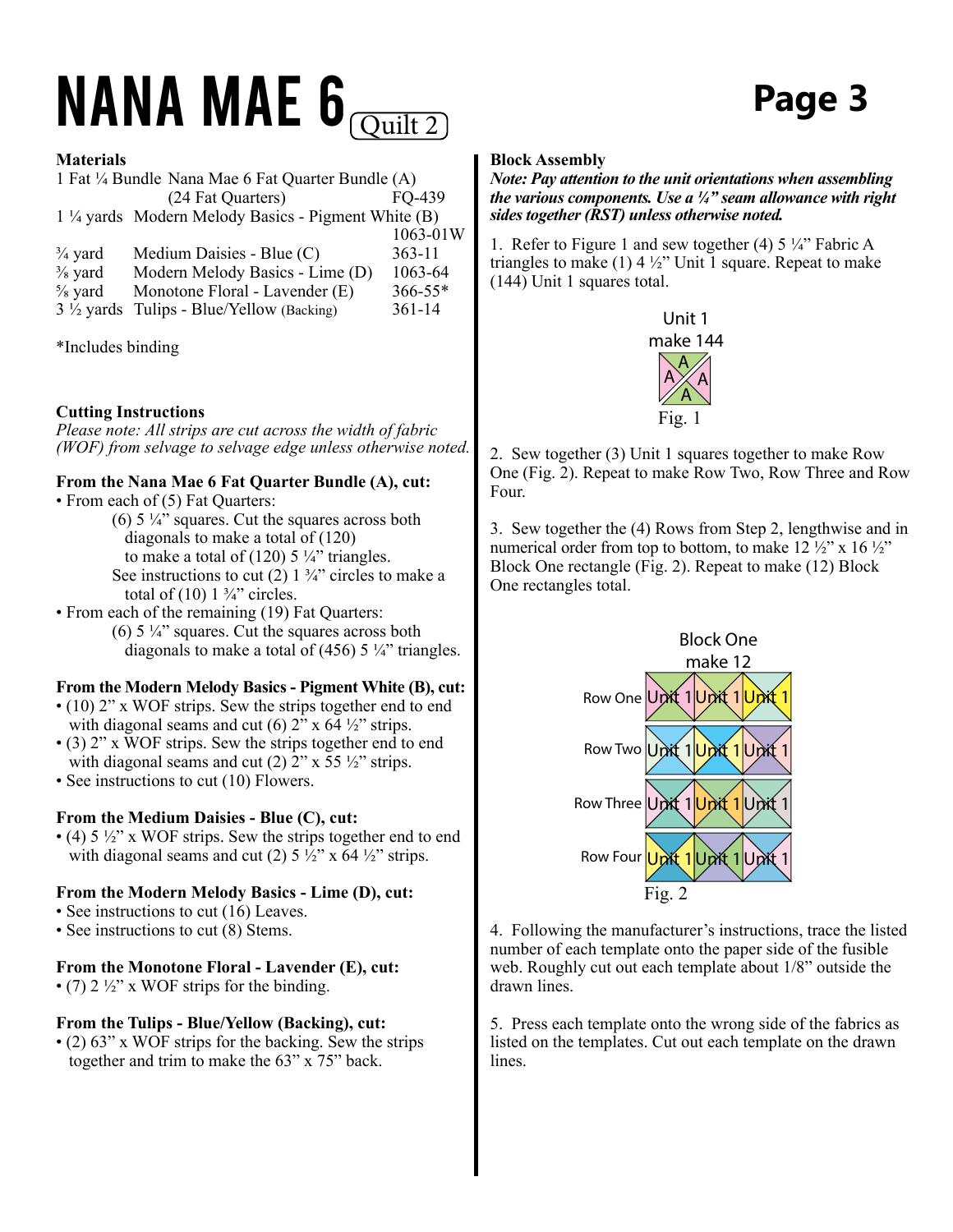## $NANA$   $MAE$   $\theta$   $\overline{Q^{\text{uilt 2}}}$   $Page$  4

6. Refer to Figure 3 to arrange and press (5) Fabric B flowers, (5) Fabric A circles, (4) Fabric D stems and (8) Fabric D leaves onto (1)  $5\frac{1}{2}$ " x 64 $\frac{1}{2}$ " Fabric C strip.

7. Finish the raw edges of each shape with a decorative stitch such as a buttonhole or satin stitch.

8. Sew (1)  $2''$  x 64  $\frac{1}{2}$  Fabric B strip to each side of the appliqued Fabric C strip lengthwise to make (1) Block Two strip (Fig. 3).

9. Repeat Steps 6-8 to make a second Block Two strip.

10. Sew (4) Block One rectangles together to make Column One (Fig. 4). Repeat to make Column Two and Column Three.



11. Sew the (3) columns from Step 10, in numerical order, and the (2) Block Two strips together lengthwise and alternating them from left to right to make the 52  $\frac{1}{2}$ " x 64  $\frac{1}{2}$ " Center Block (Fig. 4).



Fig. 4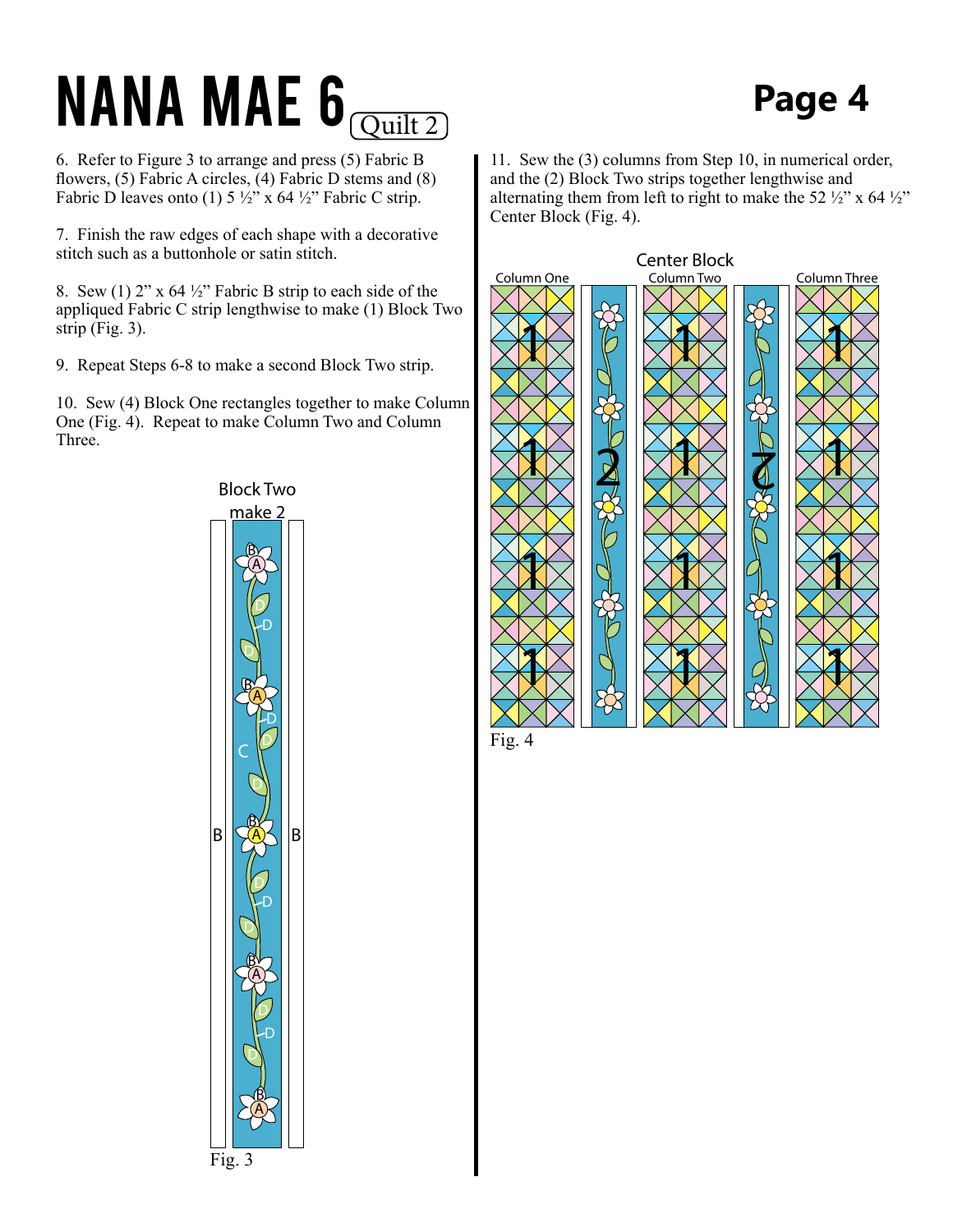